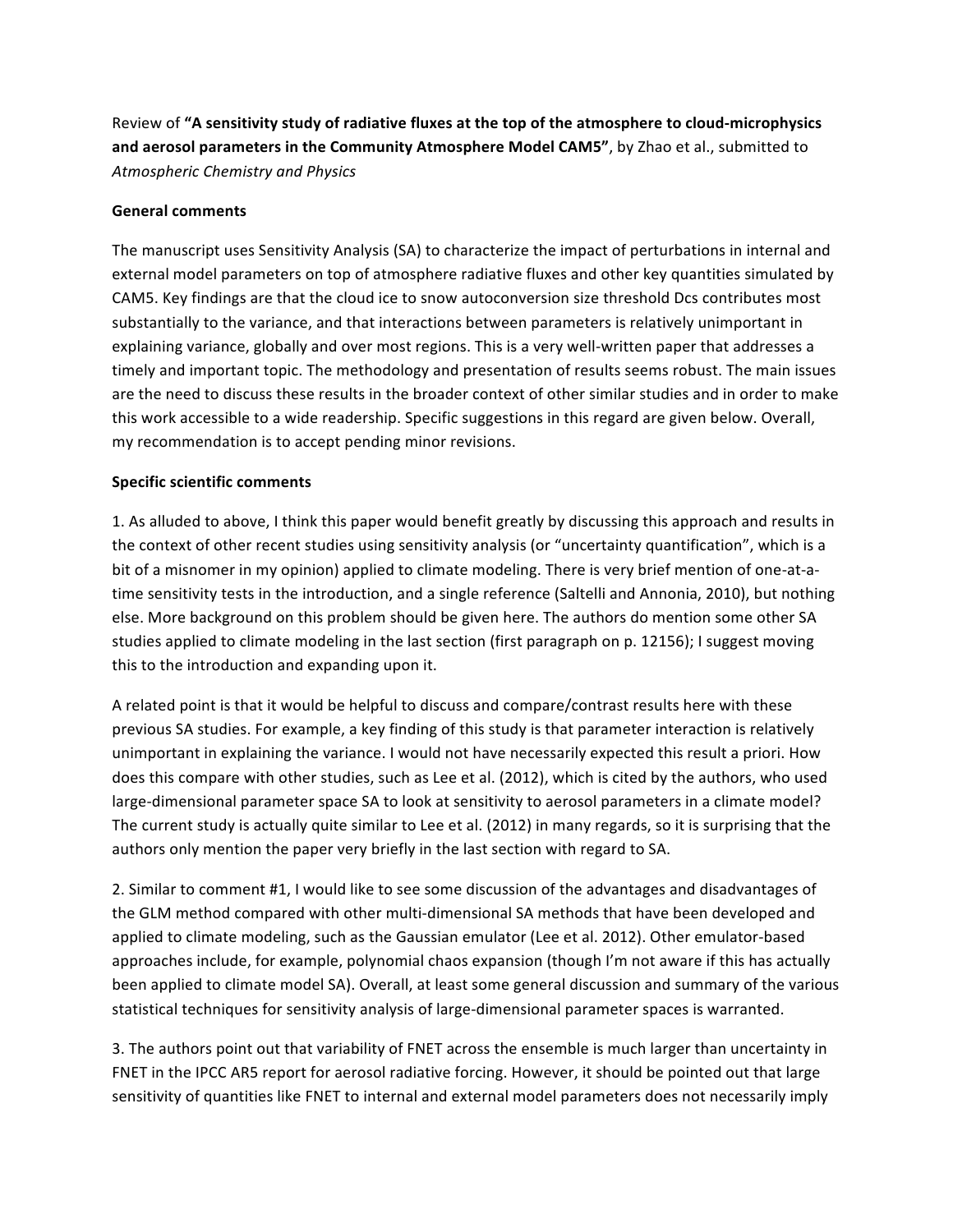large sensitivity of the *change* in the quantity, e.g., ΔFNET, either from aerosols or greenhouse gases, to parameters.

4. The sensitivity of clear-sky net radiation (FNETC) to the parameter dcs is rather interesting, given that dcs is an ice cloud microphysical parameter. The authors primarily ascribe this sensitivity to surface temperature feedback, that may in turn also impact atmospheric water vapor content (p. 12146-12147). However, SST is fixed in these simulations, which implies that this feedback is limited (i.e., over land). I'm wondering if a more likely explanation for this sensitivity is the impact of ice clouds on mid- and upper-tropospheric water vapor content and hence outgoing LW (clear-sky), either directly by ice diffusional growth and sedimentation or indirectly by modifying vertical transport of water vapor via resolved dynamics and/or parameterized convection/vertical mixing. Modification of dcs should have a large impact on vapor growth and hence uptake of water vapor, by modifying ice cloud characteristics.

5. Why are several figures included as a supplement? I don't see any clear rationale for doing this – can't these figures simply be included with the rest of the paper?

## **Minor/technical comments**

- 1. p. 12137, line 26. Suggest rewording "vary extremely" to "have extreme heterogeneity".
- 2. p. 12138, line 1. Perhaps this is what the authors mean by "computational limitation", but I would argue that a primary limitation in the ability of GCMs to treat clouds (and aerosols) is their inability to resolve the cloud dynamics.
- 3. p. 12139, line 5. I think the authors mean hundreds or thousands of parameter values for several different parameters, not for a single parameter? This could be clarified.
- 4. p. 12139, line 23. What particular version of CAM5 was used for this study?
- 5. p. 12140, line 17. I would suggest not using the term "current version" here, because this could be confusing for future readers. The "current version" of CAM5 is always changing.
- 6. p. 12143. The variables n and N are not defined in this equation.
- 7. p. 12145, line 1-3. I think this sentence is confusing could the authors please clarify?
- 8. p. 12146, line 17. Does "increases with dcs" mean that FNET increases with increasing dcs?
- 9. p. 12150, line 12. Suggest adding "the" before "following".
- 10. p. 12150, and elsewhere. Suggesting changing "R square" to " $R^{2\nu}$ .
- 11. p. 12150, line 20. I don't understand this sentence: "Therefore, they have less interest in terms of investigating variance sources." Who is "they"?
- 12. p. 12151, lines 22-26. This sentence is very long and could be shortened.
- 13. p. 12151, line 28. Change "the convections are" to "convection is".
- 14. p. 12152, line 6. The authors ascribe changes on CF from dust emission to semi-direct effect of dust. What about indirect effect via ice nuclei?
- 15. p. 12152, line 26. Same comment as above in #14 but for BC. Or is ice nucleation on BC turned off? Can BC serve as CCN in CAM5 if internally mixed?
- 16. p. 12154, line 24. Change "falling speed" to "fallspeed".
- 17. p. 12164, Table 1. There are some corrections needed in the table. First, the range given for cdnl is not correct, I think the maximum value should be 10 cm<sup>-3</sup> instead of 10<sup>7</sup> cm<sup>-3</sup>. Second, units for the